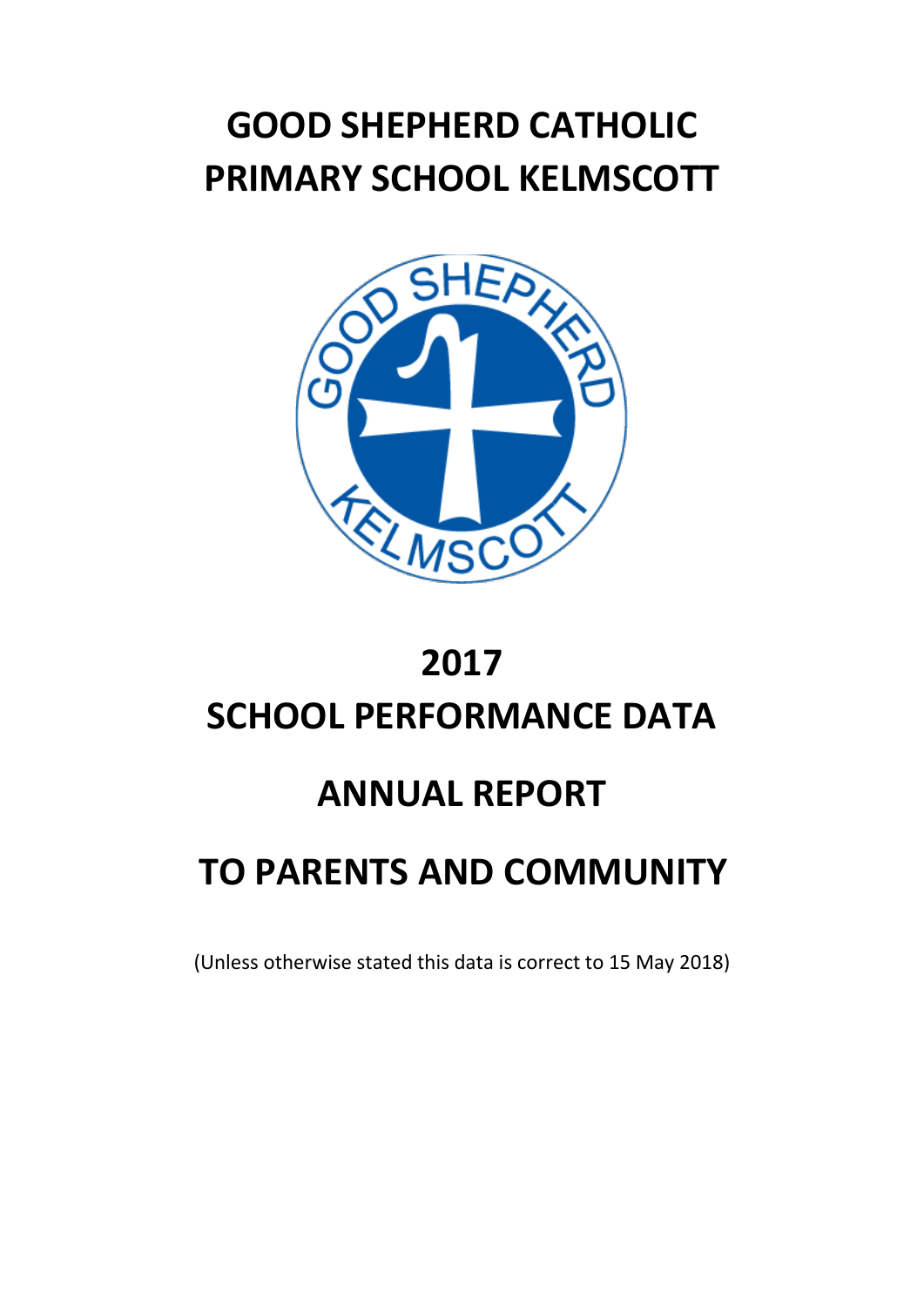Dear Parents,

The Australian Government accountability regulations require schools to report specific information on school performance to their community. This report will be an annual report that will be made available every year in the future to all members of our school community.

Some of the information included in this report has already been shared with the school community at events such as: Parent Group meetings and through publications such as the school's newsletter, Skoolbag app and website. The information is collated here for reporting purposes.

Good Shepherd Catholic Primary School was established in 1977 by the Loreto Sisters and is located in Kelmscott. The school is a single co-educational primary school (K-6) with an enrolment of 216 students. The school is currently completing a four-year Strategic Plan (2012 - 2015) with a focus on effective faith formation, education, pastoral care and management. The Religious Education program provides opportunity for liturgical celebrations and support for the sacramental program. As part of the ongoing mission of the Church, Good Shepherd sees the importance of Evangelisation. The school offers a comprehensive educational program including the specialist areas of Music, Physical Education, Science and LOTE (Italian). Incursions, camps and excursions enhance the child's learning and social development. The school identifies the importance of parental involvement through an active 'Parent and Friends Association' with their role being a well-balanced mix of community building and fundraising. The school is enriched by a supportive school board. The school celebrated its 40<sup>th</sup> Anniversary in 2017 and commemorated the occasion with a School Fair that was a highlight of the school calendar.

God bless

Andrew Colley Principal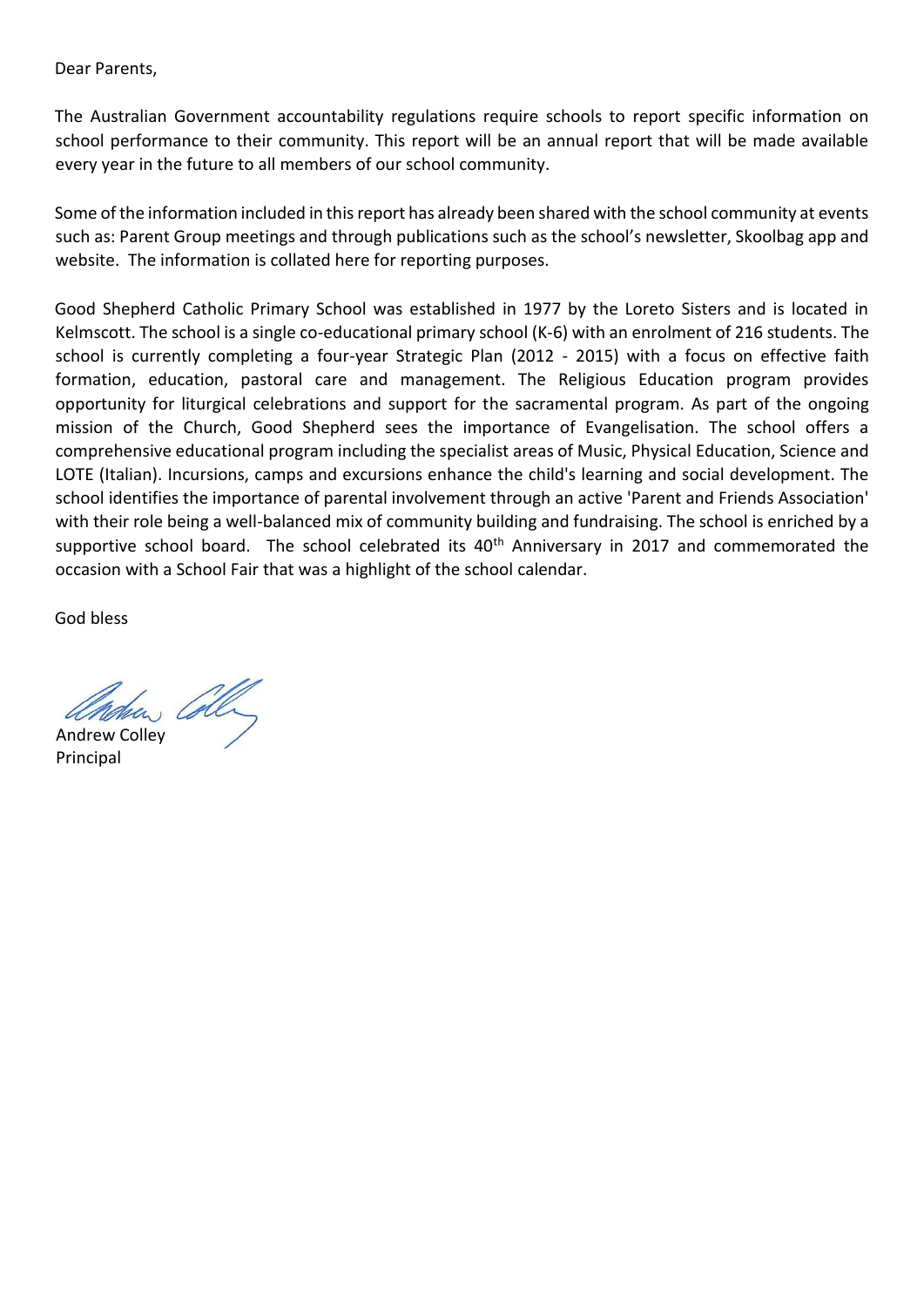#### *The data below is calculated using data from the 2017 school year.*

#### **GOOD SHEPHERD CATHOLIC PRIMARY SCHOOL SCHOOL PERFORMANCE DATA**

| <b>SUBJECT</b>                                                  | <b>SCHOOL PERFORMANCE INFORMATION</b>                                                                                                                                                                                                                                                                                                                                                                                                                                                                                                                                                                                                                                                                                                                                                                                                                                                                                                                                                                                                                                                                                |
|-----------------------------------------------------------------|----------------------------------------------------------------------------------------------------------------------------------------------------------------------------------------------------------------------------------------------------------------------------------------------------------------------------------------------------------------------------------------------------------------------------------------------------------------------------------------------------------------------------------------------------------------------------------------------------------------------------------------------------------------------------------------------------------------------------------------------------------------------------------------------------------------------------------------------------------------------------------------------------------------------------------------------------------------------------------------------------------------------------------------------------------------------------------------------------------------------|
| Contextual<br><b>Information</b>                                | Good Shepherd Catholic Primary School was established in 1977 by the Loreto Sisters and is<br>located in Kelmscott. The school is a single co-educational primary school (K-6) with an<br>enrolment of 219 students. The school has developed a Strategic Plan (2016 - 2018) with a<br>focus on Learning, Engagement, Accountability and Discipleship. The Religious Education<br>program provides opportunity for liturgical celebrations and support for the sacramental<br>program. As part of the ongoing mission of the Church, Good Shepherd School recognises the<br>importance of evangelisation. The school offers a comprehensive educational program<br>including the specialist areas of Music, Physical Education, Science and LOTE (Italian).<br>Incursions, camps and excursions enhance the child's learning and social development. The<br>school identifies the importance of parental involvement through an active 'Parents and<br>Friends Association' with their role being a well-balanced mix of community building and<br>fundraising. The school is enriched by a supportive school board. |
| <b>Teacher</b><br><b>Standards and</b><br><b>Qualifications</b> | All teaching staff are registered with (TRBWA) Teachers Registration Board of Western<br>Australia.<br>Qualifications of teaching staff:<br>2 Diploma of Teaching<br>10 Bachelor of Education<br>1 Bachelor of Music Education<br>2 Master of Teaching<br>1 Bachelor of Science                                                                                                                                                                                                                                                                                                                                                                                                                                                                                                                                                                                                                                                                                                                                                                                                                                      |
| Workforce<br><b>Composition</b>                                 | Female Staff - 23<br>Male Staff $-3$<br>Teaching Staff - 50%<br>Non-Teaching Staff - 50%<br>Indigenous Staff - 0%                                                                                                                                                                                                                                                                                                                                                                                                                                                                                                                                                                                                                                                                                                                                                                                                                                                                                                                                                                                                    |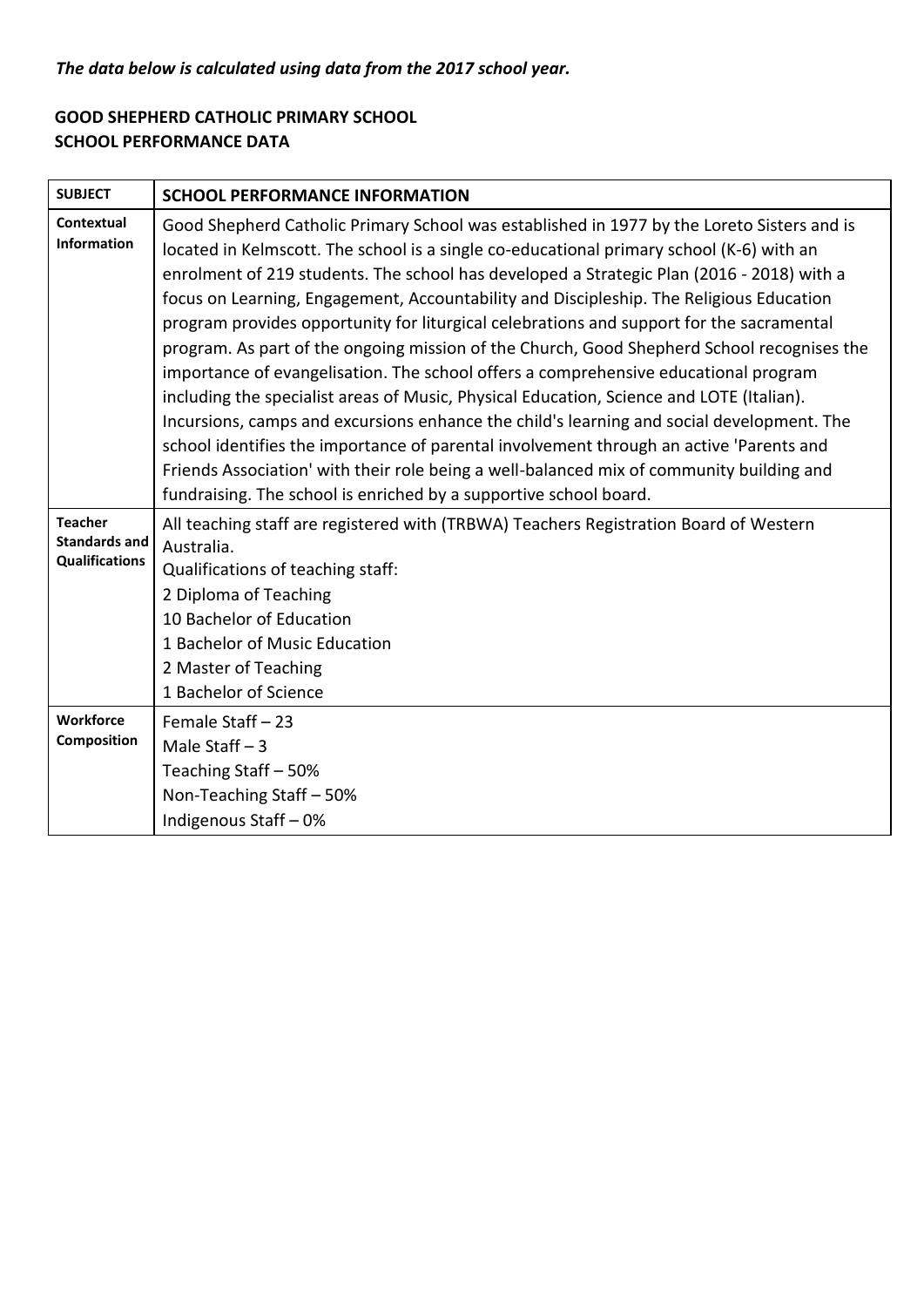| <b>Student</b>    | Compulsory Years PP - 6 = 193 students in school<br>$\bullet$                                   |
|-------------------|-------------------------------------------------------------------------------------------------|
| <b>Attendance</b> | School Year up 8 December, 2017 = 185 days<br>$\bullet$                                         |
| at School         | Pupil free days $= 6$ days                                                                      |
|                   | The average attendance rate for students= 92.08%<br>$\bullet$                                   |
|                   | The Average attendance rate for the following year levels are:<br>$\bullet$                     |
|                   | - Kindergarten: 92.17%                                                                          |
|                   | - Pre-Primary: 87.53%                                                                           |
|                   | - Year 1: 90.3%                                                                                 |
|                   | - Year 2: 93%                                                                                   |
|                   | - Year 3: 93.81%                                                                                |
|                   | - Year 4: 92.69%                                                                                |
|                   | - Year 5: 95.09%                                                                                |
|                   | - Year 6: 92.09%                                                                                |
|                   | If a student is absent for any reason, a written note must be given to the school as an         |
|                   | explanation of why the student is absent. An SMS is sent out to the parent on the day of the    |
|                   | absence and a follow up phone call is made if no response has been given. The school will send  |
|                   | home an 'Absentee Note Request Form'. If there is no response from this note after several      |
|                   | days, the matter is referred to the Principal. If after making thorough enquires, the Principal |
|                   | either has received no explanation for the student's absence or is not satisfied that the       |
|                   | explanation is genuine, the matter is then referred to the School Welfare Section of the        |
|                   | Education Department, Western Australia.                                                        |

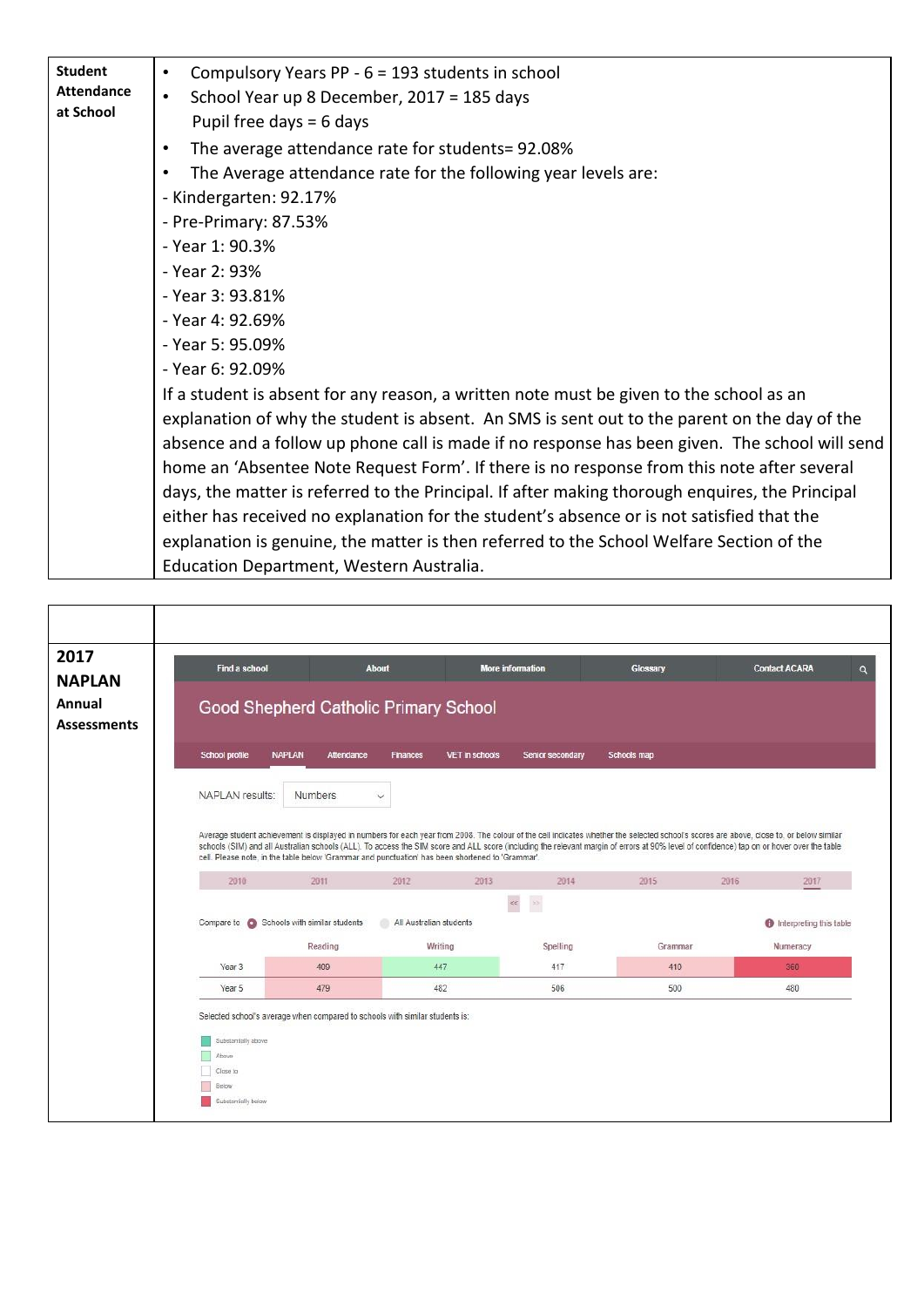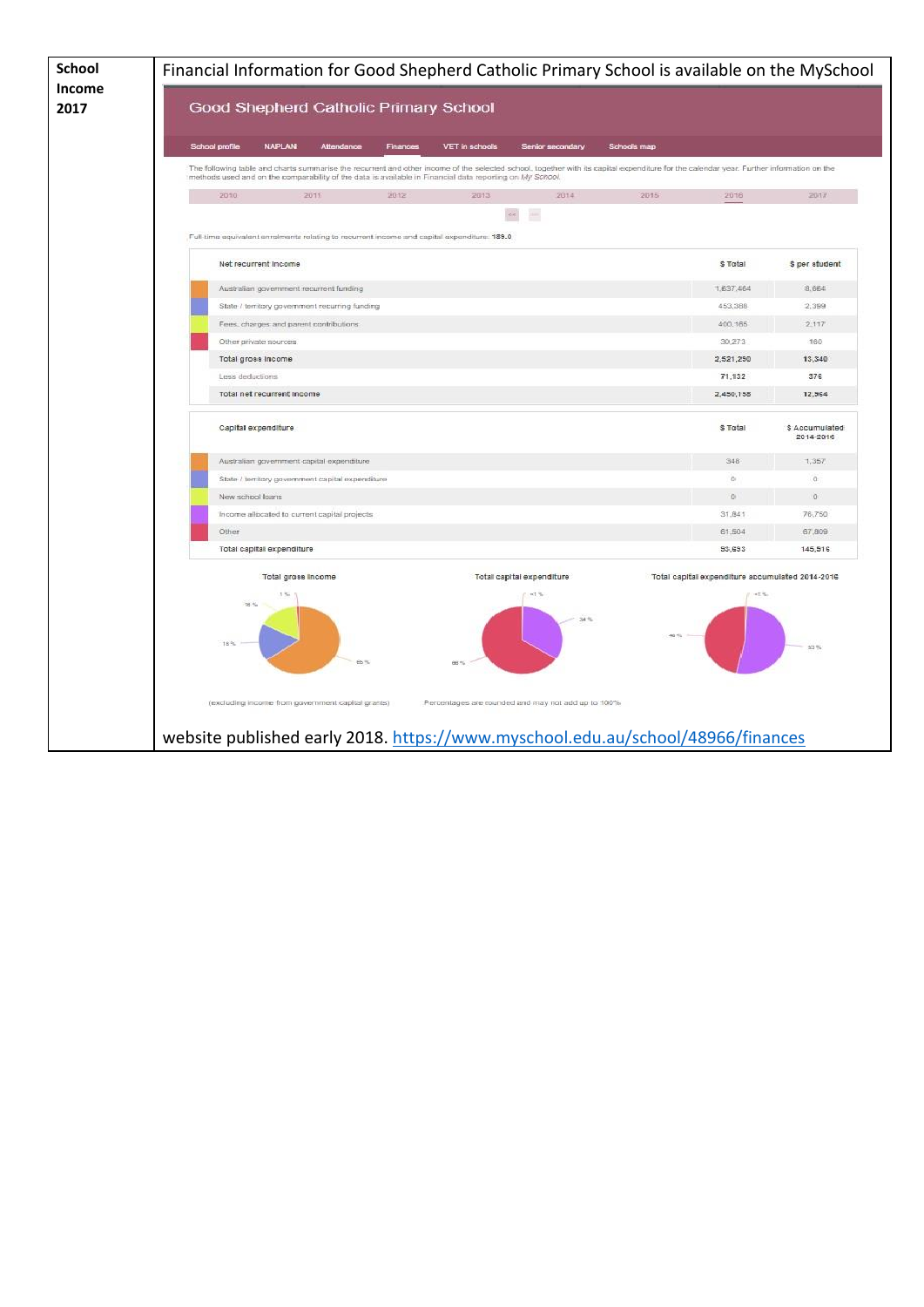| Annual                | Specific Goals identified in the 2017 Annual School Improvement Plan                                                                                                                  |
|-----------------------|---------------------------------------------------------------------------------------------------------------------------------------------------------------------------------------|
| School<br>Improvement | Listed below are goals taken from the 2017 Annual School Improvement Plan. A comment on<br>achievement towards outcomes of the goals is made in italics.                              |
|                       |                                                                                                                                                                                       |
|                       | Reading results for each student will equate to at least 1 Years growth per annum                                                                                                     |
|                       | Reading results for students showed remarkable improvement over the year with students in<br>Year 1 on average improving 15 reading levels within the year when 10 reading levels was |
|                       | expected.                                                                                                                                                                             |
|                       | All Year 2 students will reach independent reading level by the end of the year.                                                                                                      |
|                       | Listed as an aspirational goal, this has been a significant success with 26 out of 27 students                                                                                        |
|                       | reaching an independent reading level by the end of the year (Level 30 Reading Recovery)                                                                                              |
|                       | To ensure all staff demonstrate best practice in teaching reading in order to develop an expert                                                                                       |
|                       | teaching team                                                                                                                                                                         |
|                       | Teaching staff participated in professional development opportunities and worked as a<br>professional learning community to improve their practice in facilitating guided reading     |
|                       | sessions. Examples of practice were videoed and shared with the group for team development.                                                                                           |
|                       | Recognise that parent engagement can be other than physical presence                                                                                                                  |
|                       | Teachers, assistants and students used an app to improve communication with parents about                                                                                             |
|                       | student progress. Regular, communication through See-Saw that is moderated, visual and<br>easy to use has become part of the classroom routine.                                       |
|                       |                                                                                                                                                                                       |
|                       | Staff develop an understanding of our school to improve parent engagement in their children's                                                                                         |
|                       | learning<br>Promotion of awareness of cultural diversity in the school through a number of special events                                                                             |
|                       | over the school year. A school open night was held in Term 3 that invited further parent                                                                                              |
|                       | engagement in the classrooms.                                                                                                                                                         |
|                       | To enhance the leadership potential and capacity by engaging in a variety of opportunities at                                                                                         |
|                       | school and system levels.<br>Our School Improvement Team as an example of distributed leadership oversaw school                                                                       |
|                       | improvement processes. Our Leaders to undertook study in Masters Certificate of Instructional                                                                                         |
|                       | Leadership and staff with aspirations for leadership participated in the Emerging Leaders<br>Program offered by Catholic Education Western Australia.                                 |
|                       |                                                                                                                                                                                       |
|                       | Increase understanding of our individual and collective responsibility for Catholic Education's<br>mission                                                                            |
|                       | Develop shared responsibility of Action Teams and their members through clarification of the                                                                                          |
|                       | team structures and protocols. The Teaching and Learning Team was reorganised to include                                                                                              |
|                       | all teaching staff. Staff on the School Improvement undertook training                                                                                                                |
|                       | In conjunction with the School Board, a long-term Capital Development Plan be prepared to                                                                                             |
|                       | safeguard the provision of a quality Catholic education at Good Shepherd.<br>Due to staff changes to the school Bursar role, this item has been deferred in the short term.           |
|                       |                                                                                                                                                                                       |
|                       | Our community of staff, students and families live our school values                                                                                                                  |
|                       | A school Code of Conduct was developed and shared with staff and the community. Processes<br>for seeking commitment to the Code and for reporting breaches have been put I place.     |
|                       |                                                                                                                                                                                       |
|                       | The school community supports the marginalised<br>The school undertook support of Catholic welfare agencies through the Lifelink appeal and St                                        |
|                       | Vincent DePaul. Parents and Friends Association made donations in the local community.                                                                                                |